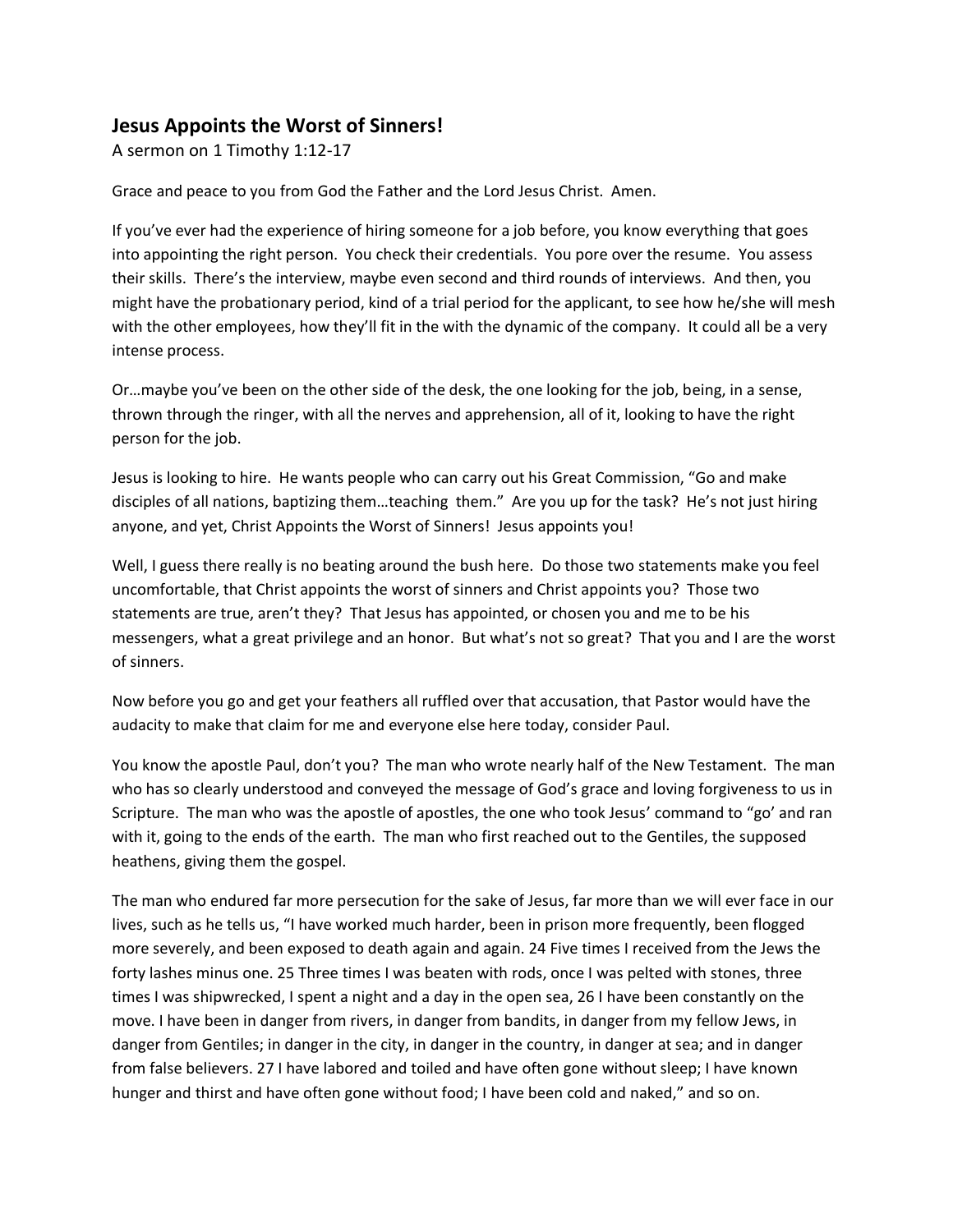If ever there was an evangelist or even a Christian you would want to emulate, Paul was it. An inspiring example to every believer.

But that's not how he saw himself. You see, Paul considered himself to be no different from you and me. In this letter to Timothy, he wasn't afraid to call himself what he really was, the worst of sinners. Or, that word for "worst" in the Greek is "first." Paul was calling himself the first sinner, as in, he would put himself at the top of the list, the first in line deserving God's eternal wrath and punishment.

But why? With such a great man who did such great things for the Lord? Why the worst? He wasn't exaggerating. Paul convicts himself in our verses, "I was once a blasphemer and a persecutor and a violent man."

He tells us more about his troubles, his rap sheet, in the book of Acts, "I too was convinced that I ought to do all that was possible to oppose the name of Jesus of Nazareth. 10 And that is just what I did in Jerusalem. On the authority of the chief priests I put many of the Lord's people in prison, and when they were put to death, I cast my vote against them. 11 Many a time I went from one synagogue to another to have them punished, and I tried to force them to blaspheme. I was so obsessed with persecuting them that I even hunted them down in foreign cities."

You see, there was a time when Paul not only hated the name of Jesus and hated anyone who was his follower, but he did all he could to wipe out any semblance of Jesus, even if it meant putting Christians to death. You see that hatred that used to burn in Paul, and maybe he was right. Maybe he was the worst of sinners.

But is he the only one who deserves that distinction, the worst of sinners? If Jesus is looking for someone to carry out his work here on earth, and you're up for the interview, how does your resume look?

Well, you know, God's first requirement is perfection, right? Doesn't he say, "Be holy, because I the LORD, your God, am holy"? And, "Be perfect, therefore, as your heavenly Father is perfect"?

"Well, that's kind of unfair, isn't it? No one's perfect. That's an unrealistic expectation. I can't go a single day without sinning, no matter how hard I try, and believe me, I try hard to be good. Shouldn't that be good enough for God?"

Or, maybe it's this thought, "Well, ok, I sin, I'm not perfect but come on, God used Paul, and well, you've seen the kind of man Paul was. I don't persecute others like Paul did. I'm respectful of others, and you know, it doesn't matter what their lifestyle is, I'm tolerating of them. And where Paul pretty much breathed hatred, not me. Love everyone, that's my motto. Don't judge. So yeah, compared to Paul, my application's looking pretty good, God, doesn't it?"

And yet, compared to God's standards for the job, to be his child and his messenger, and for the reward, heaven, it doesn't matter whether we're comparing ourselves to Paul before his conversion by God or by unbelieving Joe Schmoe down the street. We can fluff it up all we want, and march our good deeds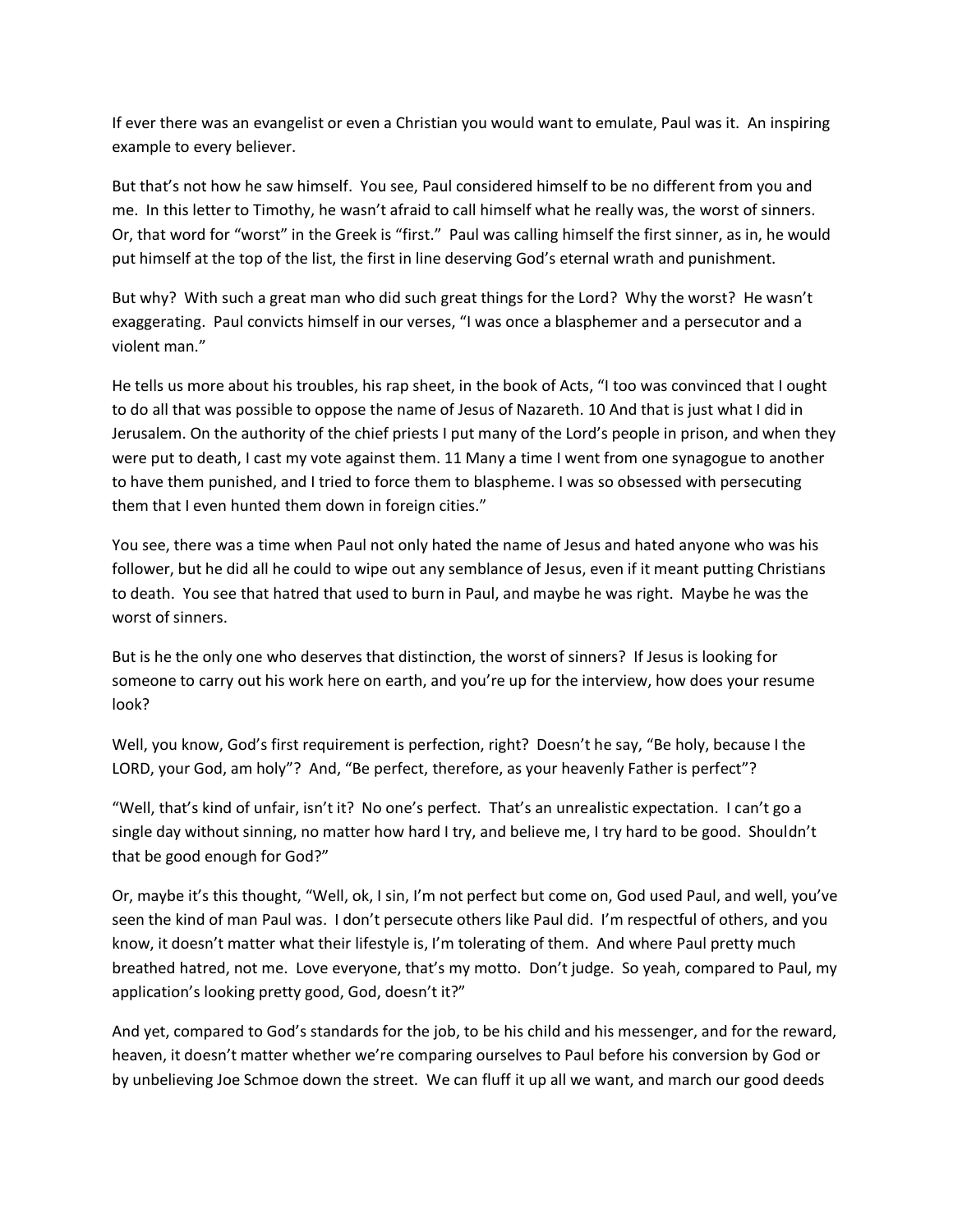before God, but it's not perfection, and it's not good enough. And if we're not the best, we're the worst.

I mean, who of us can't consider ourselves to be the "worst" of sinners, with the guilt and shame of our open sins, the sins we put on display for all to see. But even more embarrassing…are the sins I keep hidden, that no one else can see. If only they knew what I really thought of their kids. If only my friend really knew I was still angry at her for that one time. If only my boss knew how lazy I am at work, mentally checking out after lunch. If only Pastor knew the real reasons why I only occasionally come to church, or really don't care to be at Bible Class or other church functions.

If only God knew the unbelief in which I act when I commit those sins time and time again. But he knows. He sees. And for those who deserve to be thrown off the cliff into the eternal fires of hell, I deserve to be first in line, and you do too, standing right next to Paul. We really are the worst of sinners, aren't we?

But "here is a trustworthy saying that deserves full acceptance: Christ Jesus came into the world to save sinners – of whom I am the worst."

You know, when you read through these verses from 1 Timothy, I hope that's the passage that sticks out to you. Paul even emphasizes it by calling it a "trustworthy saying." Every word in that phrase "Christ Jesus came into the world to save sinners – of whom I am the worst"…every word is pregnant with meaning. Every word could contain a sermon of its own.

For us, the worst of sinners, Christ came. Christ, the eternal Son of God promised long ago as the Messiah.

For us, the worst of sinners, Jesus came. Jesus, true man, the Son of Mary, so named "because he will save his people from their sins."

For us, the worst of sinners, Christ Jesus came, sent by his Father but willingly leaving the glory he had in heaven to come into the world, where he humbly placed himself under the law and was tempted as we are. Jesus, who humbled himself even lower than that, being obedient even to a humiliating death on the cross.

And why he did all that? So that for us, the worst of sinners, he would save us. That was his one great goal and accomplishment, which, as Jesus said in our gospel, was to "seek and save what was lost."

Christ Jesus came into the world to save sinners. That is the epitome of God's grace, his undeserved and unending love for us, the worst of sinners. That for us, who are the worst, God showed mercy and poured out his grace in Jesus' life, death, and resurrection, just as he did with Paul, so that now we are the first, not of sinners, but of those who are deserving of eternal life in heaven.

You know, when God looks at our resume, he doesn't see the sin smeared all over the application. Instead, he sees the cross, and because of Jesus, he sees perfection. He considers us faithful.